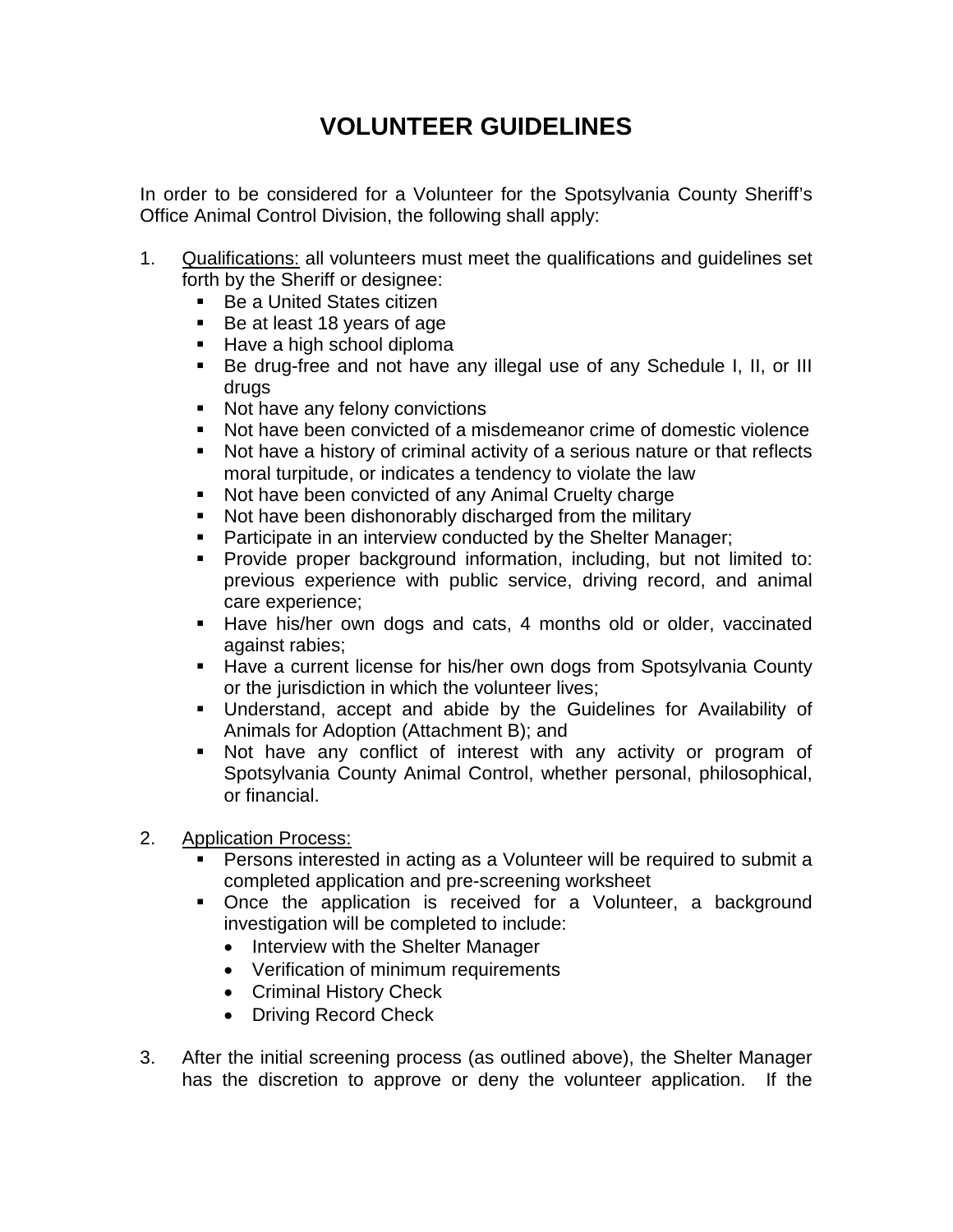application is approved the volunteer will be assigned a volunteer position and will be provided further orientation and training as outlined below.

- 4. All volunteers will be provided an orientation.
- 5. All volunteers must satisfactorily complete the specific training requirements of the assigned volunteer position.
- 6. All volunteers will receive a copy of the Volunteer Manual and must complete the Volunteer Acknowledgement form, which is included as the last page of this document. The Volunteer is responsible to ensure he/she understands his/her duties, the information provided in the Volunteer Manual, and the general management of the Animal Shelter. If a Volunteer does not understand this information, it is his/her responsibility to seek further instruction or clarification.
- 7. The Shelter Manager, or designee, is responsible for all Volunteers and shall ensure proper supervision for all Volunteers is provided.
- 8. Volunteer evaluation will be completed on a regular basis in order to provide the volunteer feedback (both positive and constructive) about his/her performance. Such an evaluation will be conducted by the paid employee most closely working with the Volunteer and will be provided in writing. In situations where corrective action may need to be taken, the Volunteer will be given either a verbal or written warning. Any further actions may result in the suspension or dismissal of the Volunteer depending on the severity of the circumstances.
- 9. Possible reasons for dismissal may include, but are not limited to: gross misconduct or insubordination, being under the influence of alcohol or drugs, theft of property or misuse of agency equipment or materials, abuse or mistreatment of clients, animals, other volunteers or employees, failure to abide by the established volunteer guidelines, and failure to satisfactorily perform assigned duties.

## Volunteer Conduct

10. Volunteers must dress appropriately for the conditions and performance of their duties. Volunteers will be provided an identification (ID) badge and are required to wear this ID badge along with the designated uniform. As representatives of the Spotsylvania County Sheriff's Office Animal Control Division, Volunteers, like paid employees, are responsible to present a good image to the citizens and other community members who visit the Animal Shelter and therefore, must maintain a neat, clean appearance.